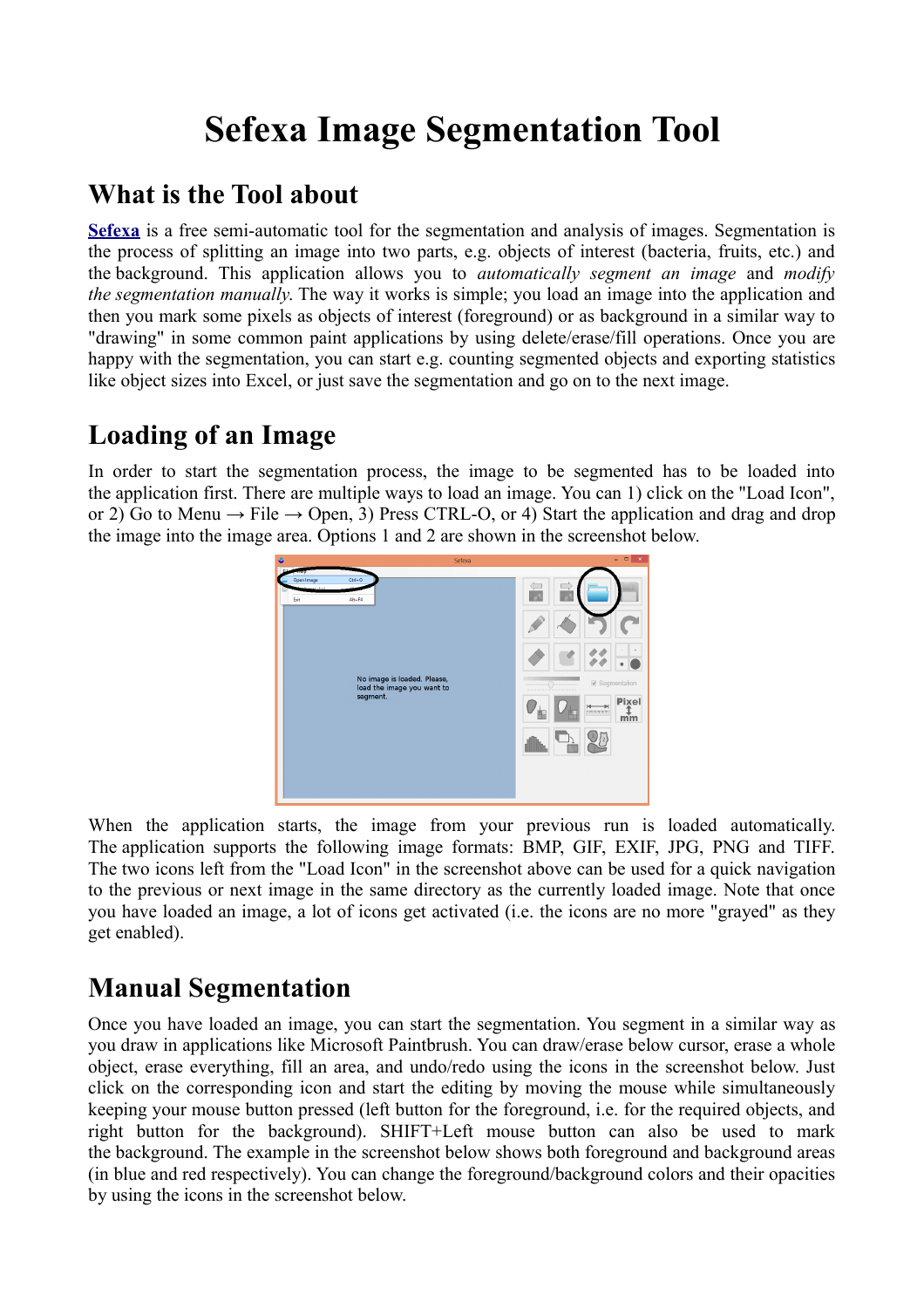

## **Threshold based Segmentation**

For some images, the objects of interest can be separated by selecting a *threshold*. The tool supports a threshold based segmentation. You can select the threshold and the color channel for thresholding (red, green, blue) using the functionality shown in the screenshot below:



If you need to create a threshold in the "opposite direction", i.e. you need to switch the background and the foreground, you can do this by checking the checkbox "Inverse".

It may happen that you are not happy with the threshold based segmentation in some places. That's fine, you can manually edit the segmentation in the same way as described in the [Manual](#page-0-0) [Segmentation](#page-0-0) (e.g. by drawing/erasing etc.). Indeed, the threshold segmentation can be used to make just a rough segmentation while the final result gets created by subsequent manual corrections.

### **Automatic Segmentation from Partial Manual Segmentation**

You don't have to segment manually the whole image, only some parts of background and foreground areas are required to segment the remaining areas in the image *automatically*. If you turn the automatic segmentation on (see the checkbox in the screenshot below), all unmarked areas get segmented. The segmentation of the unmarked areas is shown in semi-transparent colors. You can continue to edit the segmentation (e.g. by drawing/erasing etc., see [Manual Segmentation\)](#page-0-0), and the whole segmentation gets recomputed on the fly.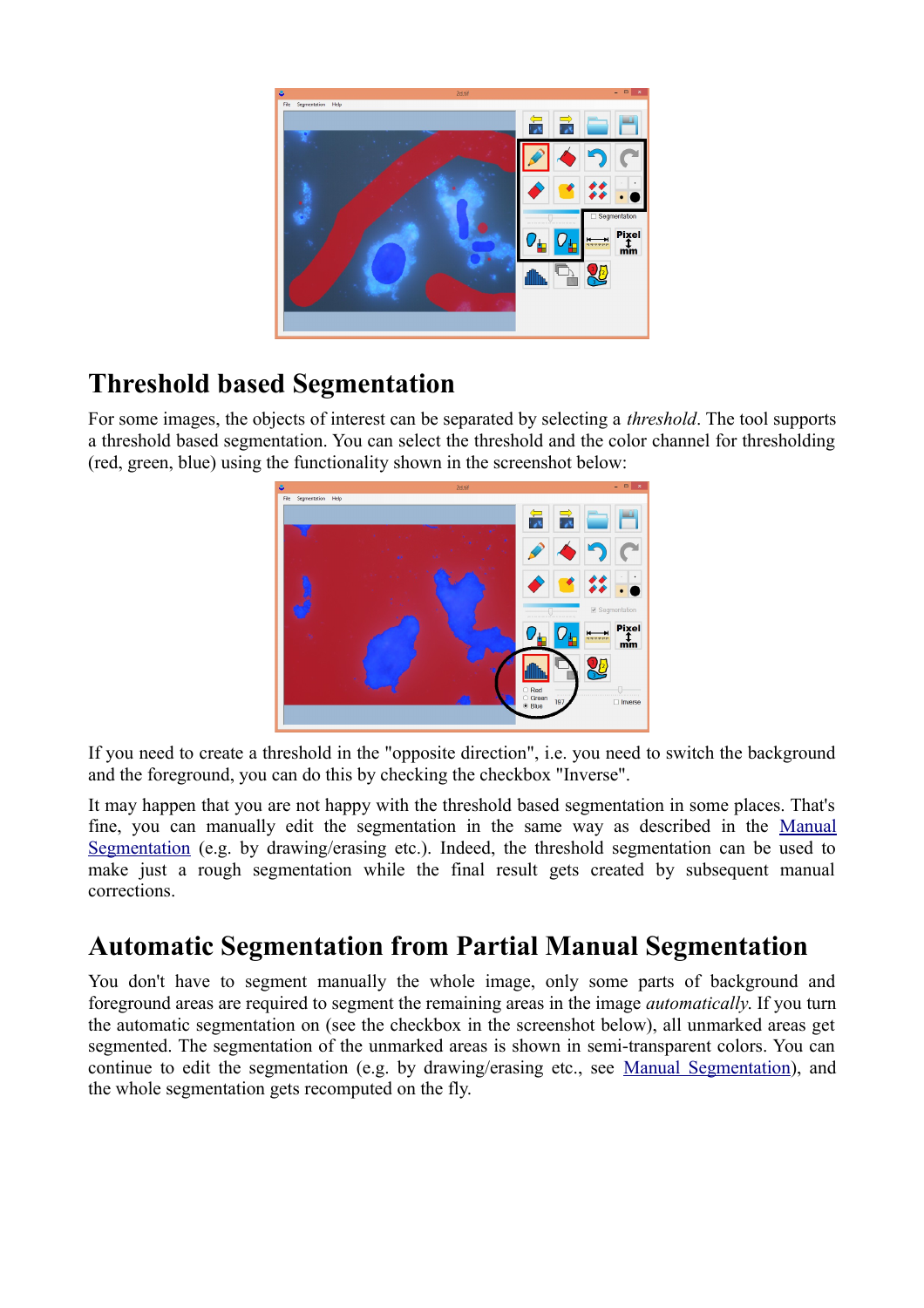

### **Automatic Segmentation from Segmentation Model**

Another possibility to get automatic segmentation is to create a *segmentation model*. Once you (partially) segment one or more images (e.g. see the left screenshot below), you can create a segmentation model by Menu  $\rightarrow$  Segmentation  $\rightarrow$  Train Segmentation Model. The application takes all the segmented images in the current image directory and use their segmentations to create a segmentation model that can be used to segment a completely new image.



The right screenshot above shows use of a segmentation model "New model" computed from the segmentation of the left image. You can edit or undo the automatically created segmentation manually (e.g. by drawing/erasing etc., see [Manual Segmentation\)](#page-0-0), but you do not have to if you are already happy with the automatic segmentation.

The trained segmentation model can be stored in Menu  $\rightarrow$  Segmentation  $\rightarrow$  Save Segmentation Model. The stored model is loaded automatic at the next application run. You may create, store and load an unlimited amount of segmentation models (e.g. one to segment apples, another one for peaches etc.). However, it should be noted that the images used for training should be similar to the new ones you want to segment. Note that multiple images can be segmented at once using Menu  $\rightarrow$  Segmentation  $\rightarrow$  Segment All Images.

#### **Saving of the Segmentation**

You can save the segmentation by clicking the diskette icon in the upper right corner, or going to Menu  $\rightarrow$  File  $\rightarrow$  Save, or by CTRL-S. The segmentation is not saved into the original image (the original image is never modified), but in a subdirectory named *segmentation*. For example, if you segment an image "*c:\images\image1.png*", then the segmentation is stored in "*c:\images\segmentation\image1.png*". The image with the segmentation contains just three colors; black for the background, white for the segmented objects, and gray for unclassified regions.